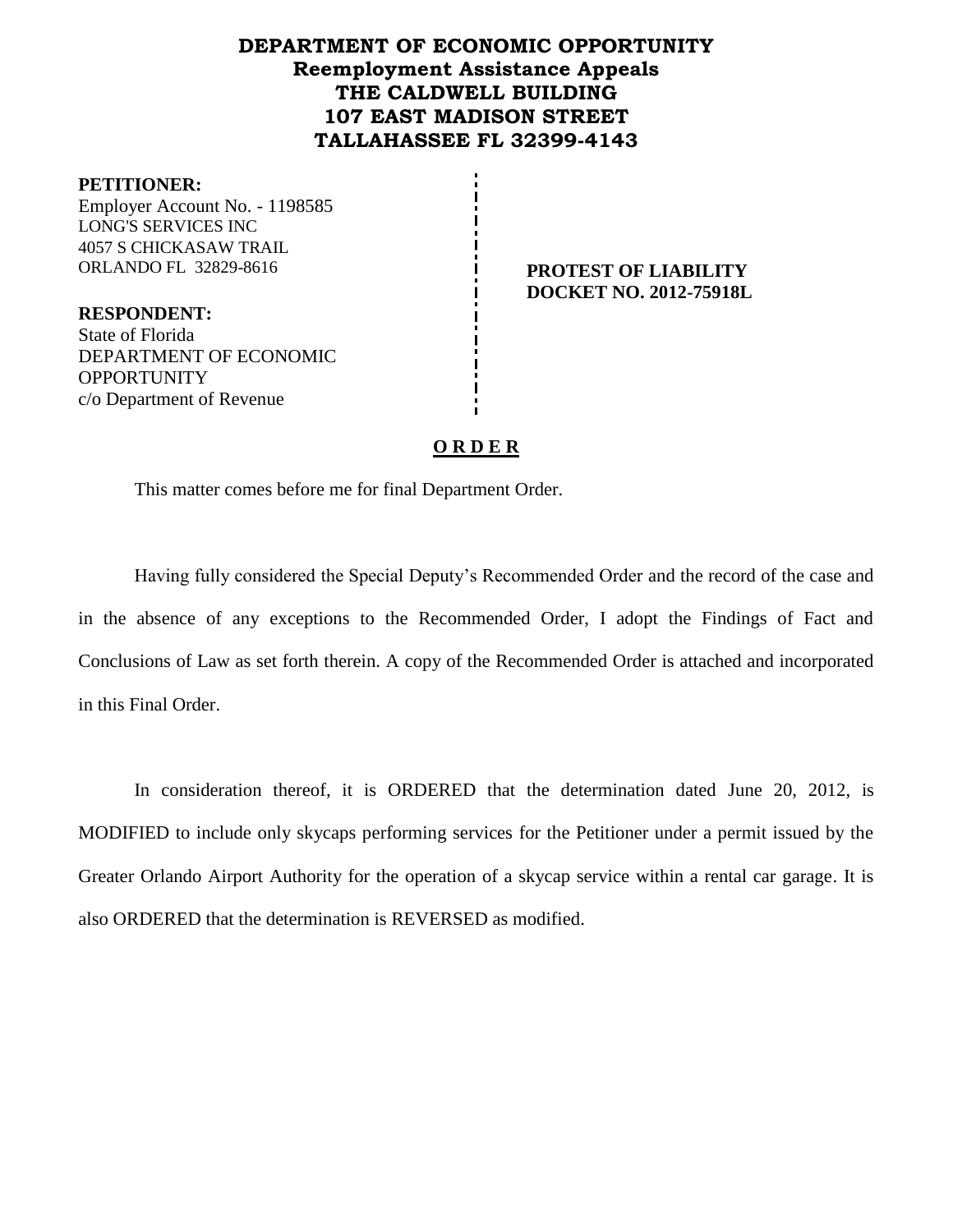#### **JUDICIAL REVIEW**

Any request for judicial review must be initiated within 30 days of the date the Order was filed. Judicial review is commenced by filing one copy of a *Notice of Appeal* with the DEPARTMENT OF ECONOMIC OPPORTUNITY at the address shown at the top of this Order and a second copy, with filing fees prescribed by law, with the appropriate District Court of Appeal. It is the responsibility of the party appealing to the Court to prepare a transcript of the record. If no court reporter was at the hearing, the transcript must be prepared from a copy of the Special Deputy's hearing recording, which may be requested from the Office of Appeals.

Cualquier solicitud para revisión judicial debe ser iniciada dentro de los 30 días a partir de la fecha en que la Orden fue registrada. La revisión judicial se comienza al registrar una copia de un *Aviso de Apelación* con la Agencia para la Innovación de la Fuerza Laboral [*DEPARTMENT OF ECONOMIC OPPORTUNITY]* en la dirección que aparece en la parte superior de este *Orden* y una segunda copia, con los honorarios de registro prescritos por la ley, con el Tribunal Distrital de Apelaciones pertinente. Es la responsabilidad de la parte apelando al tribunal la de preparar una transcripción del registro. Si en la audiencia no se encontraba ningún estenógrafo registrado en los tribunales, la transcripción debe ser preparada de una copia de la grabación de la audiencia del Delegado Especial [*Special Deputy*], la cual puede ser solicitada de la Oficina de Apelaciones.

Nenpòt demann pou yon revizyon jiridik fèt pou l kòmanse lan yon peryòd 30 jou apati de dat ke Lòd la te depoze a. Revizyon jiridik la kòmanse avèk depo yon kopi yon *Avi Dapèl* ki voye bay DEPARTMENT OF ECONOMIC OPPORTUNITY lan nan adrès ki parèt pi wo a, lan tèt *Lòd* sa a e yon dezyèm kopi, avèk frè depo ki preskri pa lalwa, bay Kou Dapèl Distrik apwopriye a. Se responsabilite pati k ap prezante apèl la bay Tribinal la pou l prepare yon kopi dosye a. Si pa te gen yon stenograf lan seyans lan, kopi a fèt pou l prepare apati de kopi anrejistreman seyans lan ke Adjwen Spesyal la te fè a, e ke w ka mande Biwo Dapèl la voye pou ou.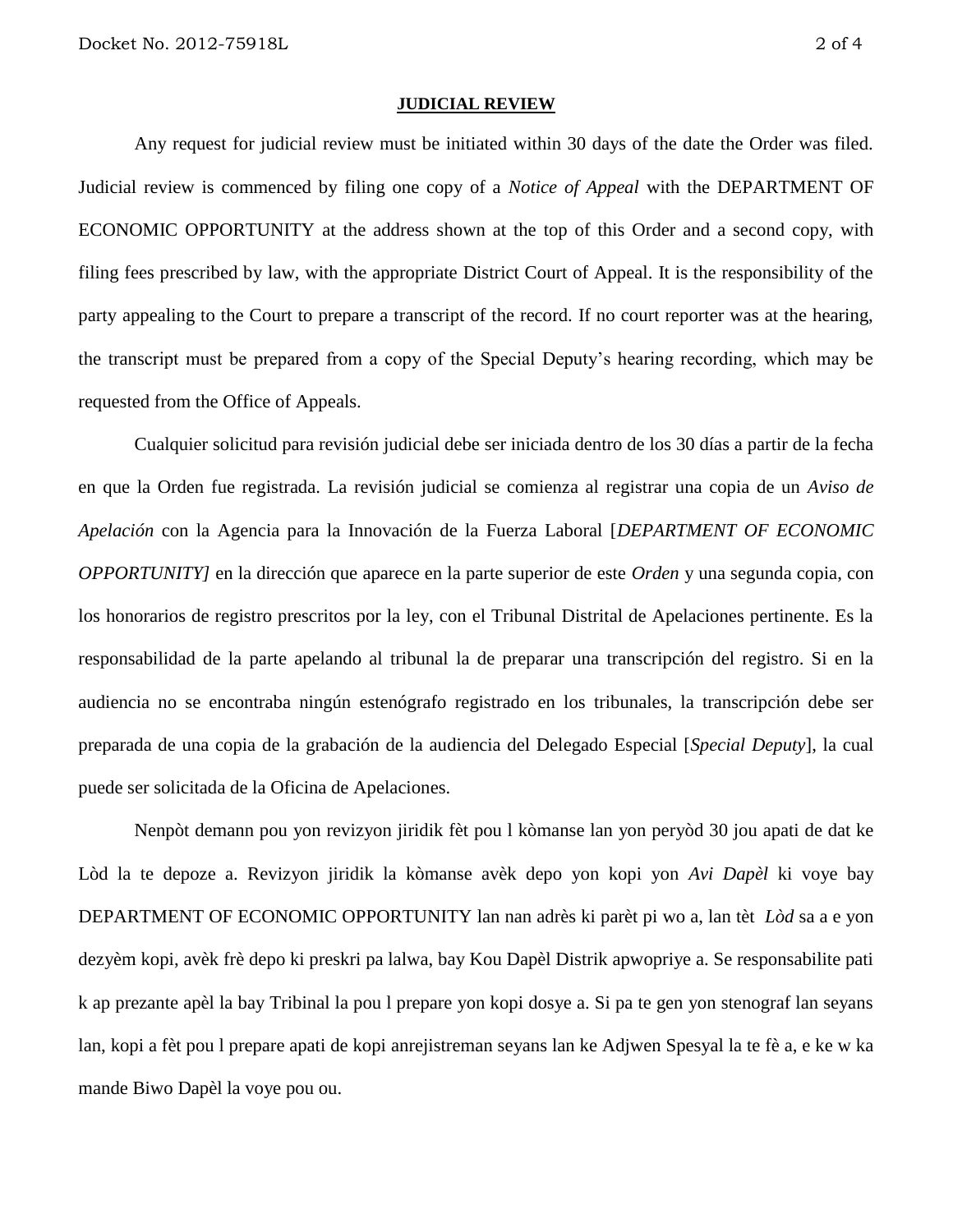DONE and ORDERED at Tallahassee, Florida, this \_\_\_\_\_\_\_ day of December, 2012.



Altemese Smith, Assistant Director, Reemployment Assistance Services DEPARTMENT OF ECONOMIC OPPORTUNITY

FILED ON THIS DATE PURSUANT TO § 120.52, FLORIDA STATUTES, WITH THE DESIGNATED DEPARTMENT CLERK, RECEIPT OF WHICH IS HEREBY ACKNOWLEDGED.

 $\overline{\phantom{a}}$  ,  $\overline{\phantom{a}}$  ,  $\overline{\phantom{a}}$  ,  $\overline{\phantom{a}}$  ,  $\overline{\phantom{a}}$  ,  $\overline{\phantom{a}}$  ,  $\overline{\phantom{a}}$  ,  $\overline{\phantom{a}}$ DEPUTY CLERK DATE

# **CERTIFICATE OF SERVICE**

**I HEREBY CERTIFY that true and correct copies of the foregoing Final Order have been furnished to the persons listed below in the manner described, on the \_\_\_\_\_\_\_ day of December, 2012**.

Sheren J. Bams

SHANEDRA Y. BARNES, Special Deputy Clerk DEPARTMENT OF ECONOMIC OPPORTUNITY Reemployment Assistance Appeals 107 EAST MADISON STREET TALLAHASSEE FL 32399-4143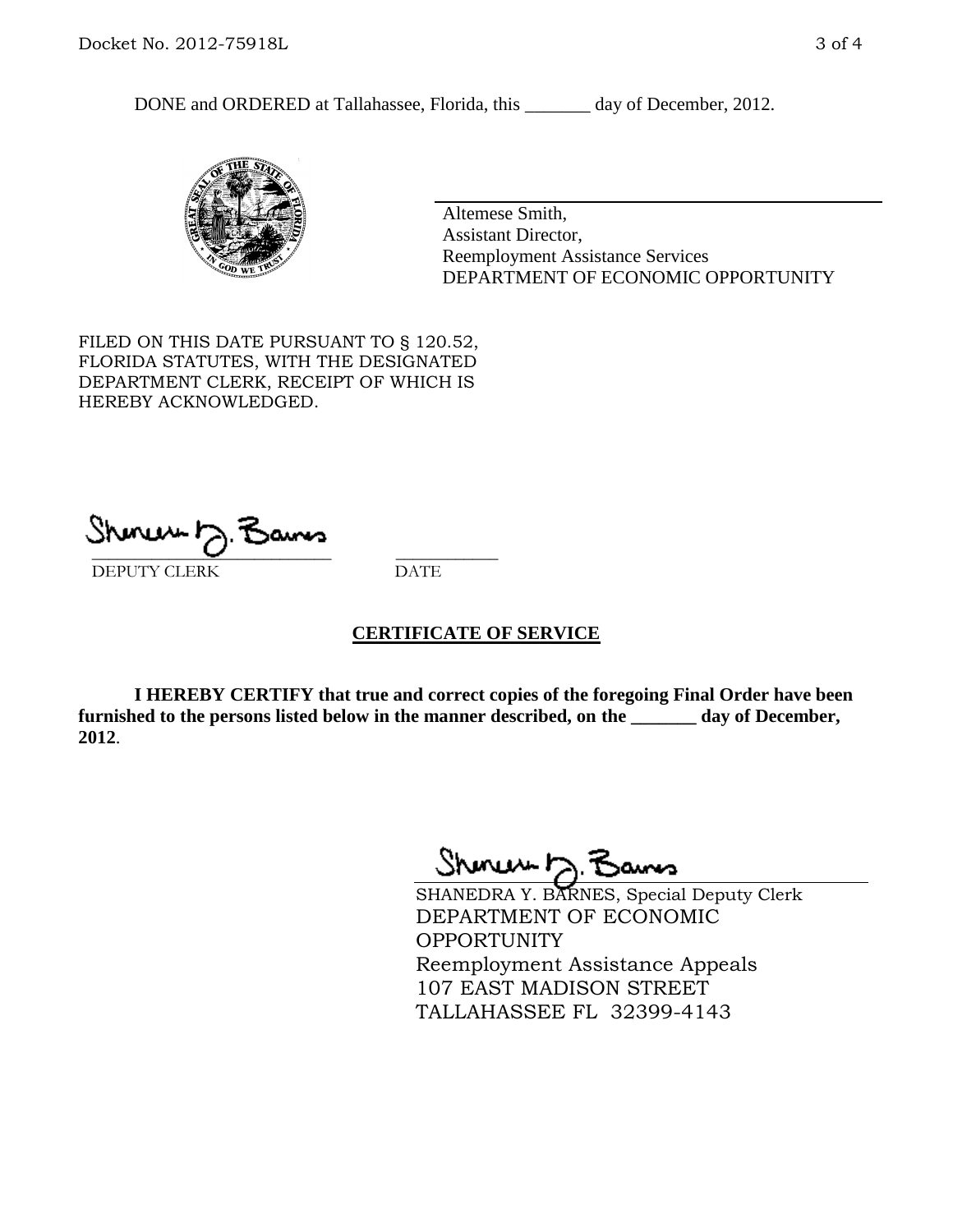By U.S. Mail:

 LONG'S SERVICES INC 4057 S CHICKASAW TRAIL ORLANDO FL 32829-8616

JASON BAYLEY 507 PIGEON CIRCLE ORLANDO FL 32825 DEPARTMENT OF REVENUE ATTN: VANDA RAGANS - CCOC #1-4857 5050 WEST TENNESSEE STREET TALLAHASSEE FL 32399

FLORIDA DEPARTMENT OF REVENUE ATTN: GORDON HERGET 2301 MAITLAND CENTER PARKWAY SUITE 160 MAITLAND FL 32751-4192

LONG'S SERVICES INC ATTN: REBECCA LONG 418 RED COAT LANE ORLANDO FL 32825-3333

State of Florida DEPARTMENT OF ECONOMIC OPPORTUNITY c/o Department of Revenue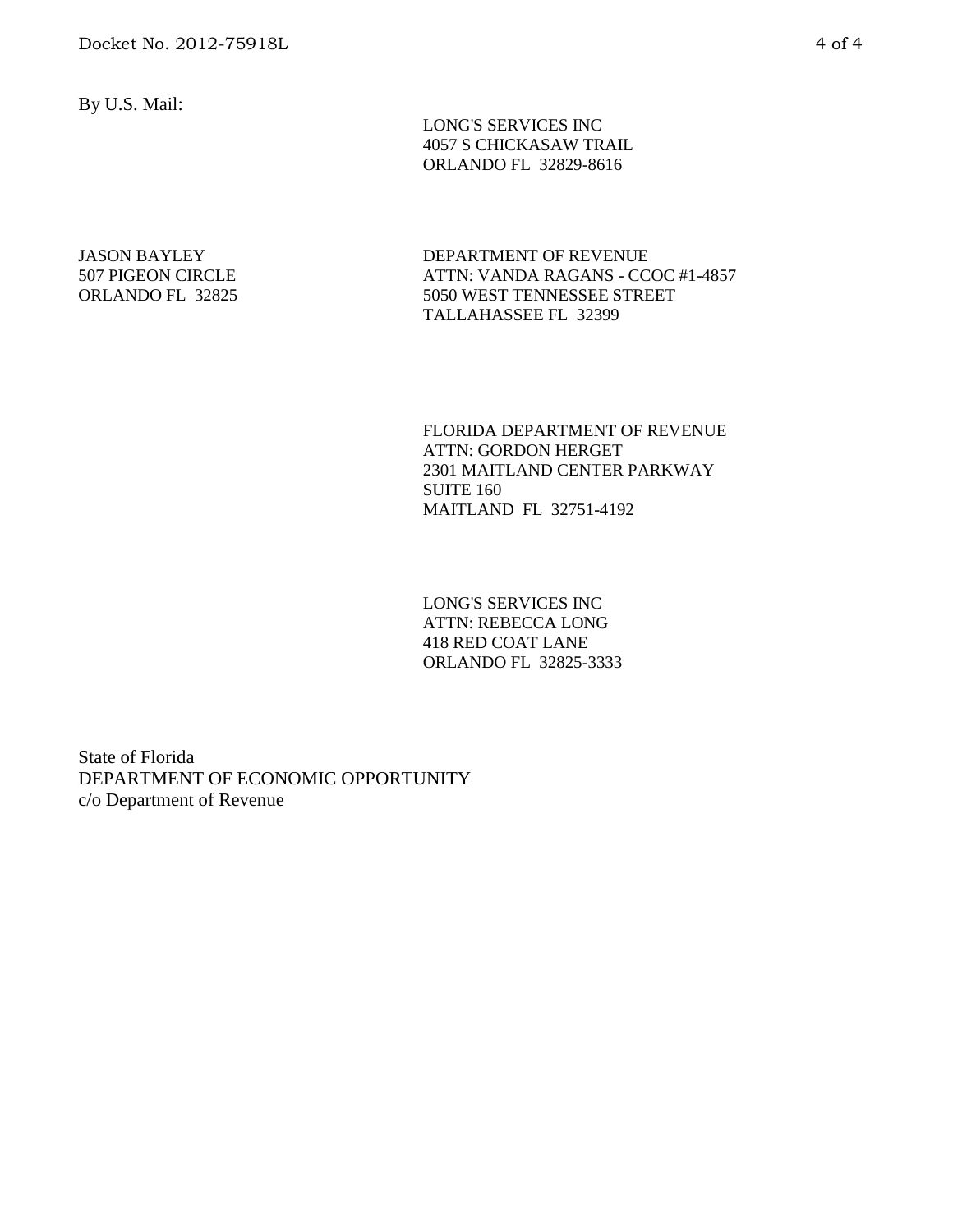# **DEPARTMENT OF ECONOMIC OPPORTUNITY Reemployment Assistance Appeals**

MSC 347 CALDWELL BUILDING 107 EAST MADISON STREET TALLAHASSEE FL 32399-4143

### **PETITIONER:**

Employer Account No. - 1198585 LONG'S SERVICES INC 4057 S CHICKASAW TRAIL ORLANDO FL 32829-8616

> **PROTEST OF LIABILITY DOCKET NO. 2012-75918L**

**RESPONDENT:** State of Florida DEPARTMENT OF ECONOMIC OPPORTUNITY c/o Department of Revenue

# **RECOMMENDED ORDER OF SPECIAL DEPUTY**

TO: Assistant Director, Executive Director, Reemployment Assistance Services DEPARTMENT OF ECONOMIC OPPORTUNITY

This matter comes before the undersigned Special Deputy pursuant to the Petitioner's protest of the Respondent's determination dated June 20, 2012

After due notice to the parties, a telephone hearing was held on October 2, 2012. The Petitioner, represented by the Petitioner's President, appeared and testified. The Respondent, represented by a Department of Revenue Tax Specialist, appeared and testified. The Joined Party did not appear.

The record of the case, including the recording of the hearing and any exhibits submitted in evidence, is herewith transmitted.

# **Issue**:

Whether services performed for the Petitioner by the Joined Party and other individuals constitute insured employment pursuant to Sections 443.036(19), 443.036(21); 443.1216, Florida Statutes, and if so, the effective date of the liability.

# **Findings of Fact:**

- 1. The Petitioner is a corporation that was formed in 1989. The Petitioner provides janitorial, skycap, and unarmed security services.
- 2. In August 2011, the Petitioner obtained a permit from the Greater Orlando Airport Authority ("GOAA") to operate a skycap service in a rental car garage located at the Orlando International Airport. The Petitioner operated the service in conjunction with a rental car agency located in the garage. The Petitioner was required to carry liability insurance naming GOAA and the rental car agency as additional insureds, and to comply with GOAA's ground transportation rules and regulations.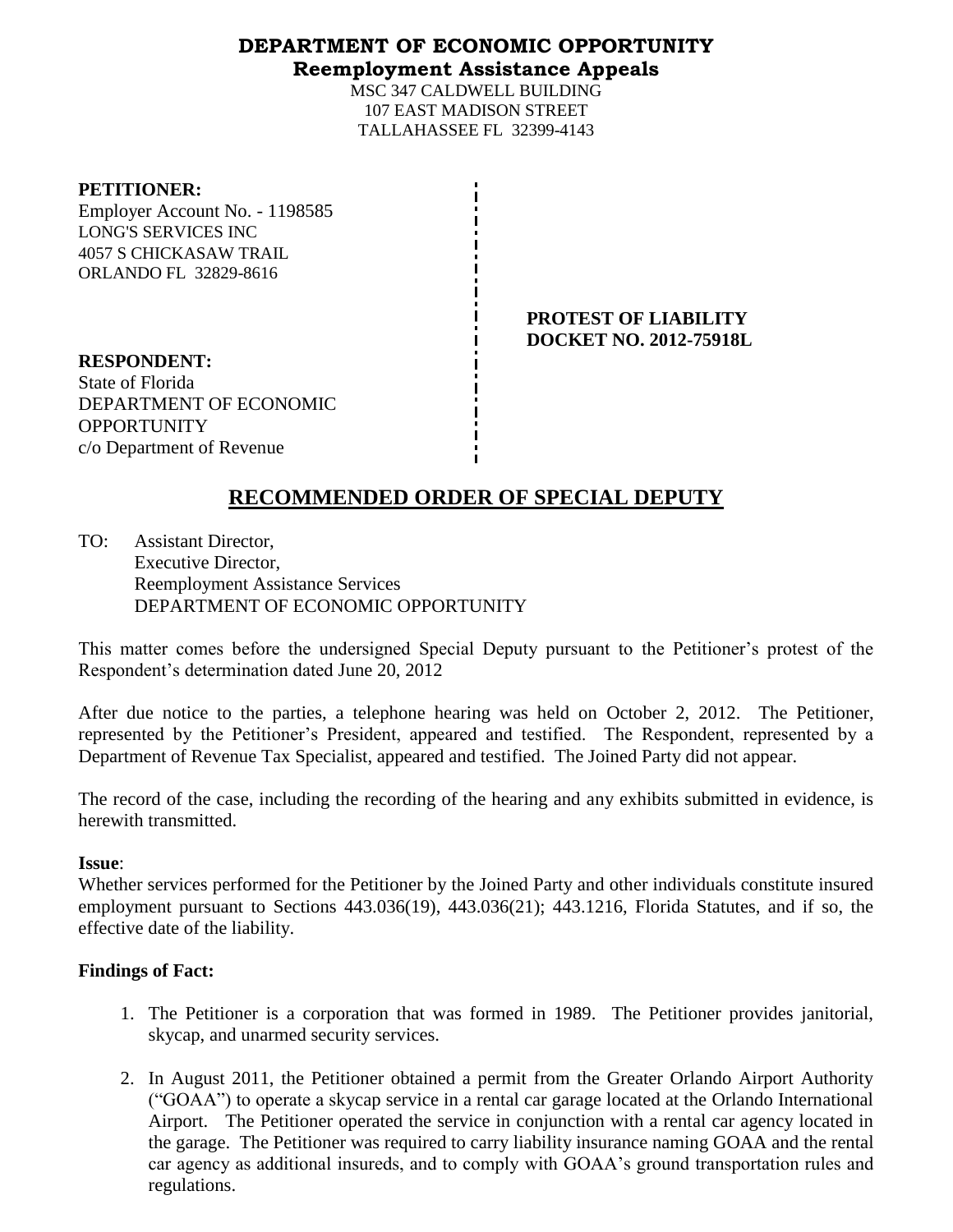- 3. The Joined Party performed services as a skycap for the Petitioner from September 11, 2011, until May 1, 2012. The Joined Party had been working for another skycap service providing wheelchair service. The Joined Party told the Petitioner's president that he was tired of wheelchair duty and wanted to work in the garage.
- 4. The Petitioner operated the business from the airport rental car garage from 4:00 a.m. until 8:00 p.m., seven days per week. The skycaps could set their own work days and hours. The Petitioner's president asked skycaps to let him know when they planned to work, so that the Petitioner could have a sufficient number of carts available.
- 5. The Petitioner utilized experienced skycaps to provide the permitted services. The Petitioner did not provide any training to the skycaps. The skycaps were required under GOAA rules and regulations to pass a background check and to obtain a badge.
- 6. The Petitioner provided four wheeled dollies, or carts, to the sky caps. The Petitioner charged the skycaps \$20 per day to rent a cart. The skycaps purchased hats and shirts bearing the Petitioner's name from the Petitioner.
- 7. The Petitioner did not supervise the skycaps. The skycaps were required to perform their services in accordance with GOAA rules and regulations. If GOAA determined that a skycap had committed a serious rule violation, GOAA could revoke the badge issued to the skycap and direct the Petitioner to terminate the skycap's services.
- 8. The skycaps were not permitted to subcontract the work. The skycaps could not provide similar services for others while working under the Petitioner's permit. On February 1, 2012, the Joined Party signed a *Confidentiality Agreement*, requiring him to keep certain information pertaining to the Petitioner's business confidential. On the same date, the Joined Party signed a *Non-Compete Agreement* that prohibited the Joined Party from engaging in commercial activities similar to those of the Petitioner, renting his cart to another skycap, or purchasing carts with another skycap for the purpose of creating an illegal skycap business.
- 9. The skycaps received no direct payments from the Petitioner. The skycaps received tips from the passengers they serviced. The skycaps were not required to pool their tips or to report their tips to the Petitioner.
- 10. At the end of the calendar year 2011, the Petitioner asked each skycap how much he or she received in tips and reported the information provided on forms 1099-MISC. The Petitioner reported the Joined Party's earnings of \$3,000 on a form 1099-MISC for 2011.
- 11. The Petitioner ended the relationship with the Joined Party when GOAA revoked the Petitioner's permit.
- 12. The Petitioner also provides skycap services under contracts with airlines. The Petitioner considers the individuals performing services as skycaps in connection with the airline contracts to be employees. Those individuals work under terms and conditions that are different from the terms and conditions under which the Joined Party and other skycaps worked in the Petitioner's rental car garage operation.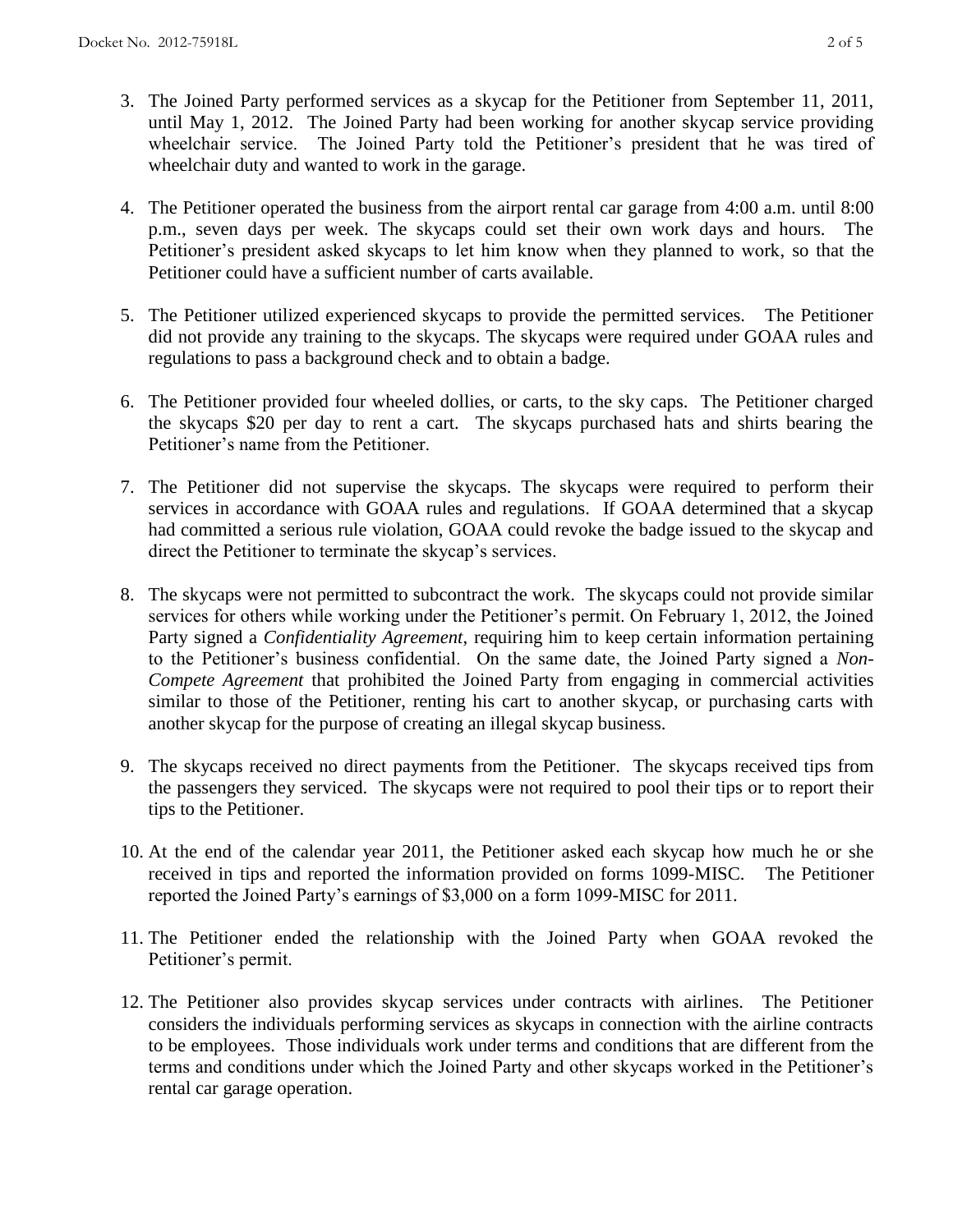# **Conclusions of Law:**

- 13. The issue in this case, whether services performed for the Petitioner constitute employment subject to the Florida Unemployment Compensation Law, is governed by Chapter 443, Florida Statutes. Section 443.1216(1)(2)2, Florida Statutes, provides that employment subject to the chapter includes service performed by individuals under the usual common law rules applicable in determining an employer-employee relationship.
- 14. The Supreme Court of the United States held that the term "usual common law rules" is to be used in a generic sense to mean the "standards developed by the courts through the years of adjudication." United States v. W.M. Webb, Inc., 397 U.S. 179 (1970).
- 15. The Supreme Court of Florida adopted and approved the tests in 1 Restatement of Law, Agency 2d Section 220 (1958), for use to determine if an employment relationship exists. See Cantor v. Cochran, 184 So.2d 173 (Fla. 1966); Miami Herald Publishing Co. v. Kendall, 88 So.2d 276 (Fla. 1956); Magarian v. Southern Fruit Distributors, 1 So.2d 858 (Fla. 1941); see also Kane Furniture Corp. v. R. Miranda, 506 So.2d 1061 (Fla. 2d DCA 1987).
- 16. Restatement of Law is a publication, prepared under the auspices of the American Law Institute, which explains the meaning of the law with regard to various court rulings. The Restatement sets forth a nonexclusive list of factors that are to be considered when judging whether a relationship is an employment relationship or an independent contractor relationship.
- 17. 1 Restatement of Law, Agency 2d Section 220 (1958) provides:
	- (1) A servant is a person employed to perform services for another and who, in the performance of the services, is subject to the other's control or right of control.
	- (2) The following matters of fact, among others, are to be considered: (a) the extent of control which, by the agreement, the business may exercise over the details of the work;
		- (b) whether or not the one employed is engaged in a distinct occupation or business;

(c) the kind of occupation, with reference to whether, in the locality, the work is usually done under the direction of the employer or by a specialist without supervision;

(d) the skill required in the particular occupation;

(e) whether the employer or the worker supplies the instrumentalities, tools, and the place of work for the person doing the work;

- (f) the length of time for which the person is employed;
- $(g)$  the method of payment, whether by the time or by the job;
- (h) whether or not the work is a part of the regular business of the employer;
- (i) whether or not the parties believe they are creating the relation of master and servant;
- (j) whether the principal is or is not in business.
- 18. Comments in the Restatement explain that the word "servant" does not exclusively connote manual labor, and the word "employee" has largely replaced "servant" in statutes dealing with various aspects of the working relationship between two parties.
- 19. In Department of Health and Rehabilitative Services v. Department of Labor & Employment Security, 472 So.2d 1284 (Fla. 1<sup>st</sup> DCA 1985), the court confirmed that the factors listed in the Restatement are the proper factors to be considered in determining whether an employeremployee relationship exists. However, in citing La Grande v. B&L Services, Inc., 432 So.2d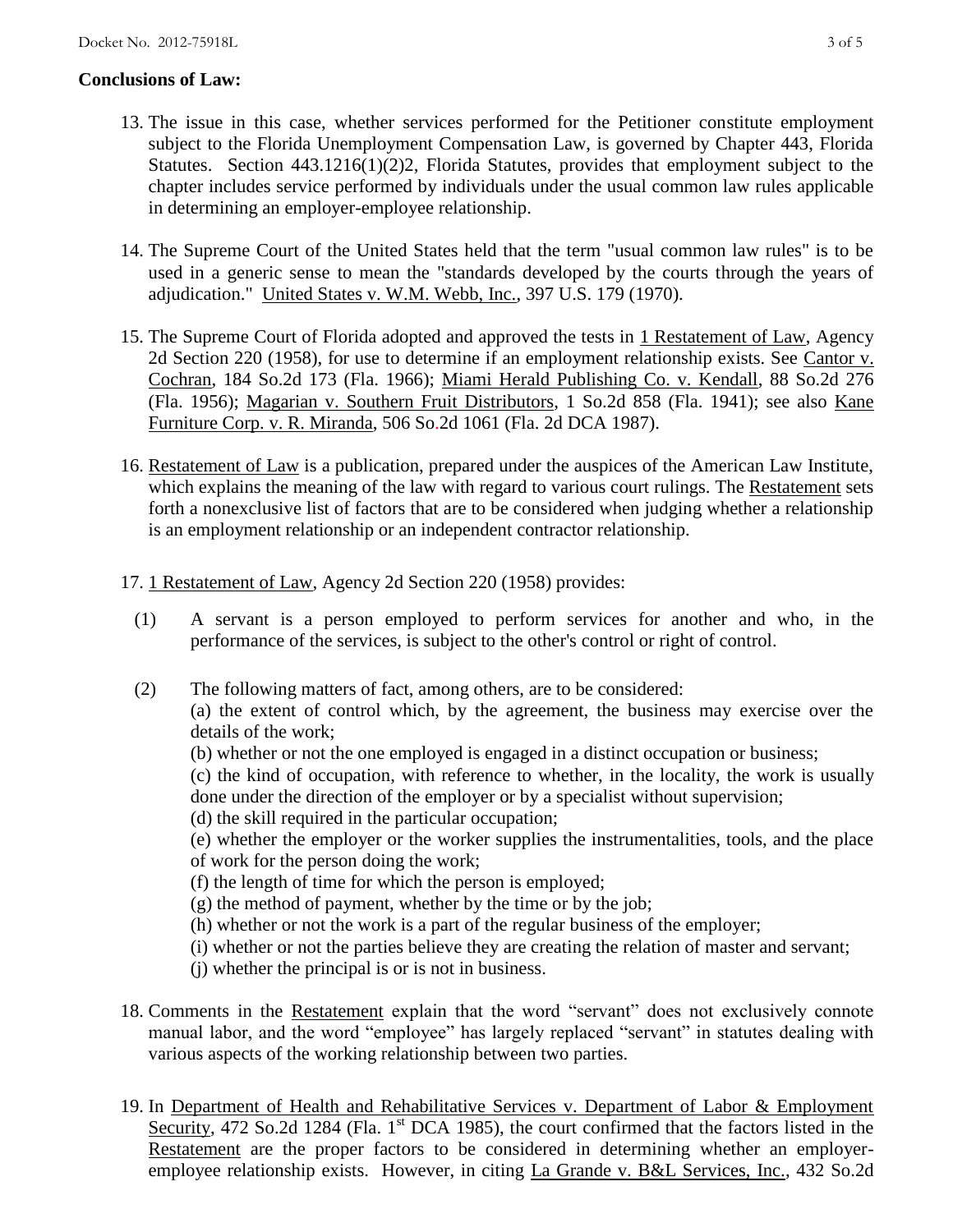1364, 1366 (Fla.  $1<sup>st</sup>$  DCA 1983), the court acknowledged that the question of whether a person is properly classified an employee or an independent contractor often cannot be answered by reference to "hard and fast" rules, but rather must be addressed on a case-by-case basis.

- 20. In Adams v. Department of Labor and Employment Security, 458 So.2d 1161 (Fla. 1<sup>st</sup> DCA 1984), the court held that the basic test for determining a worker's status is the employing unit's right of control over the manner in which the work is performed. The court, quoting Farmer's and Merchant's Bank v. Vocelle, 106 So.2d 92 (Fla. 1<sup>st</sup> DCA 1958), stated: "[I]f the person serving is merely subject to the control of the person being served as to the results to be obtained, he is an independent contractor; if he is subject to the control of the person being served as to the means to be used, he is not an independent contractor."
- 21. It was not shown in this case that the Petitioner exercised sufficient control over the Joined Party as to create an employer-employee relationship. The Joined Party was an experienced skycap. The Petitioner provided no training to the Joined Party. The Joined Party determined his hours of work. The Petitioner did not supervise the Joined Party. The rules and regulations that governed the Joined Party's performance were established and enforced by GOAA.
- 22. The Joined Party provided the instrumentalities needed for the work. The Joined Party rented a cart from the Petitioner, purchased a shirt and hat, and obtained a badge from GOAA.
- 23. The Joined Party was paid by the job, rather than by time. The Joined Party was compensated solely by tips. No taxes were withheld from the Joined Party's earnings. The Petitioner reported the Joined Party's earnings as non-employee compensation.
- 24. It is concluded that the services performed for the Petitioner by the Joined Party do not constitute insured work.

**Recommendation:** It is recommended that the determination dated June 20, 2012, be MODIFIED to include only skycaps performing services for the Petitioner under a permit issued by the Greater Orlando Airport Authority for the operation of a skycap service within a rental car garage. As MODIFIED, it is recommended that the determination be REVERSED.

Respectfully submitted on October 26, 2012.



SUSAN WILLIAMS, Special Deputy Office of Appeals

A party aggrieved by the *Recommended Order* may file written exceptions to the Director at the address shown above within fifteen days of the mailing date of the *Recommended Order*. Any opposing party may file counter exceptions within ten days of the mailing of the original exceptions. A brief in opposition to counter exceptions may be filed within ten days of the mailing of the counter exceptions. Any party initiating such correspondence must send a copy of the correspondence to each party of record and indicate that copies were sent.